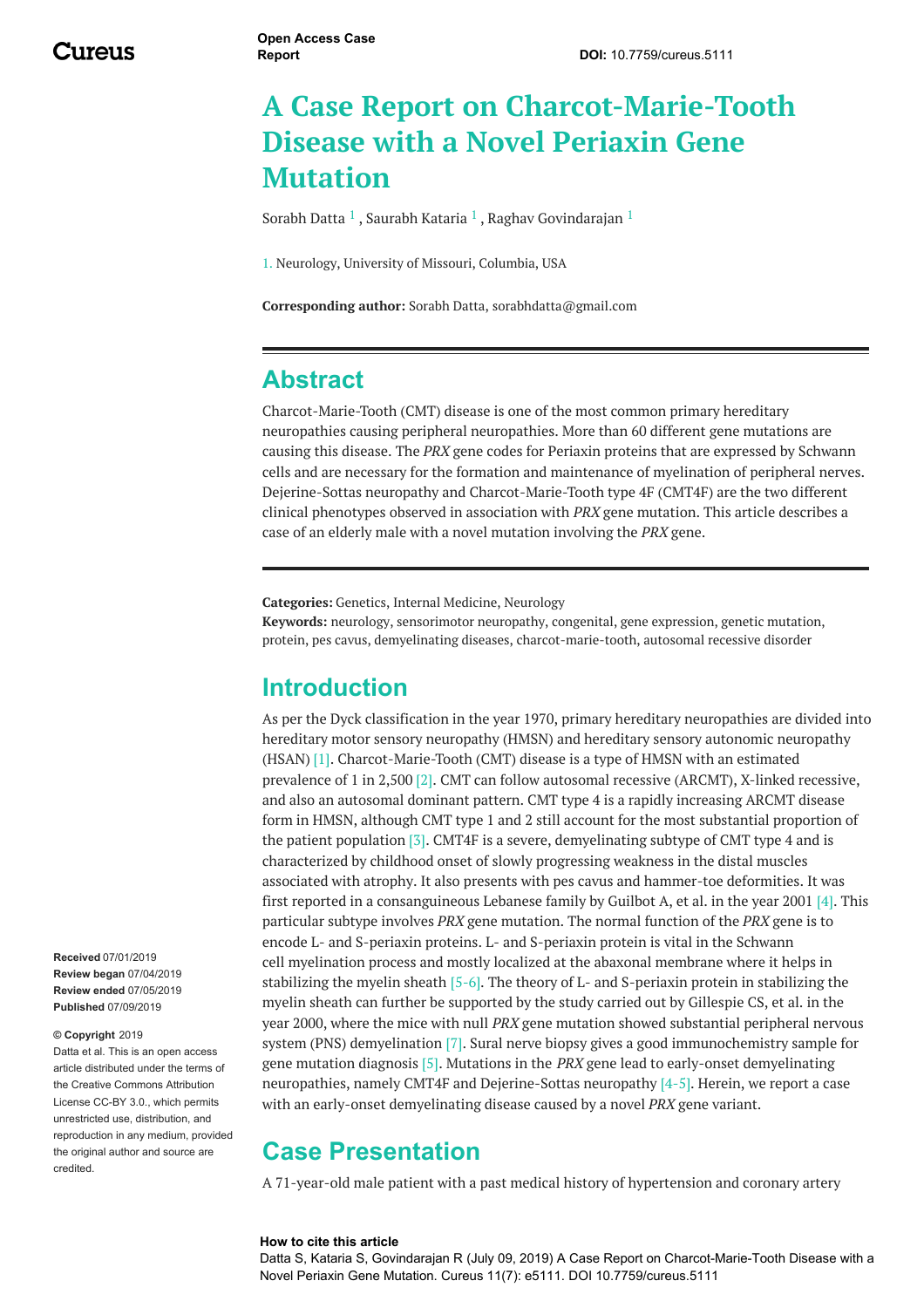### 1174110

bypass surgery (CABG) presented to the neurology clinic with weakness in both lower extremities, progressively worsening tingling and numbness, and difficulty in getting up from the chair. He had a history of having laxity in both ankles since his 20s. He also had a tendency of his feet to turn inwards, trip, and subsequently sprain his ankles. Also, the patient reported that his balance and gait had worsened in the last few years leading him to use orthotics for one to two years. The patient denied any significant alcohol intake. Family history also reported having hammer toes in immediate family members involving his mother, sibling, and daughter.

Physical exam was remarkable for bilateral high arched feet, pes cavus deformity with Achilles contracture, wasting of distal legs and feet, and weakness in bilateral toe flexors and scoliosis. Sensations were decreased to pinprick bilaterally just below the knee in the lower limbs and at the wrist crease in the upper limbs. Proprioception was impaired in toes (great toe) and fingers (index finger) bilaterally. The vibration was absent at the feet, ankle, and the hand. Hip flexion and knee flexion were 4/5 bilaterally. Foot dorsiflexion was 3/5 bilaterally and foot plantar flexion was 4/5 bilaterally. The patient could not stand on his heels and could not do tandem gait. Romberg's sign was positive.

The initial lab studies were remarkable for mildly elevated creatinine phosphokinase (CPK) at 295 U/L, normal complete blood count (CBC), complete metabolic profile, HbA1C, Vitamin B12, serum protein electrophoresis (SPEP), kappa/lambda ratio, and TSH levels. Antidromic sensory nerve conduction study (NCS) of bilateral sural nerve showed reduced sensory nerve action potential amplitude (right =  $0.5$  uV and left =  $0.6$  uV, normal  $>5$  uV). NCS of the right peroneal motor nerve showed significantly reduced compound muscle action potential amplitude (0.6 mV), and NCS of the right tibial nerve was absent. Right median motor NCS showed reduced CMAP amplitude (4 mV, normal  $>5$  mV) with slowed conduction velocity of 25 m/s (normal  $>40$ m/s). Hereditary neuropathy panel through GeneDx was sent, which reported the presence of a novel heterozygous mutation of the *PRX* gene with K1062N (p.Lys1062Asn).

## **Discussion**

The Periaxin protein is encoded by the gene Periaxin (*PRX*), which is located on chromosome 19  $[8]$ . The Periaxin proteins (L and S) are the key molecules that are necessary for the maintenance of peripheral nerve myelination and Schwann cell compartmentalization [9]. Lperiaxin protein is involved in connecting Schwann cells to the basal lamina (abaxonal membrane) by interacting with the dystroglycan complex (DGC) through dystrophin-related protein type two (DRP2) [6,9-10]. This interaction is necessary for the formation of cytoplasmic compartments called Cajal bands that are associated with proper elongation of Schwann cells during development and internodal length [11]. *PRX* gene mutation causes dysfunction in the protein function mainly due to a truncated protein and loss of the acidic domain which is hypothesized to prevent L-periaxin from binding to the cytoskeleton of the Schwann cells and thereby hindering the production of stable myelin. This is likely the pathogenesis involved in *PRX*-related neuropathies [9,12-13].

*PRX* mutations cause early-onset, autosomal recessive demyelinating CMT4F, and Dejerine-Sottas disease; their clinical phenotypes are severe [4-5]. The classic type of CMT4F neuropathy presents with early-onset symptoms at age less than seven years, sensory neuropathy that shows little to no progression over time, sensory loss and/or sensory ataxia, slow nerve conduction velocity, distal muscle weakness, pes cavus, delayed walking, scoliosis and absent deep tendon reflexes [9]. Phenotypic variability also has been reported, and a subset of patients with a milder phenotype, characterized by adult-onset sensory neuropathy, vocal cord paralysis, and scoliosis, has been described by Tokunaga, et al. [8].

In the *PRX* gene mutation analysis, we performed a sequencing and deletion/duplication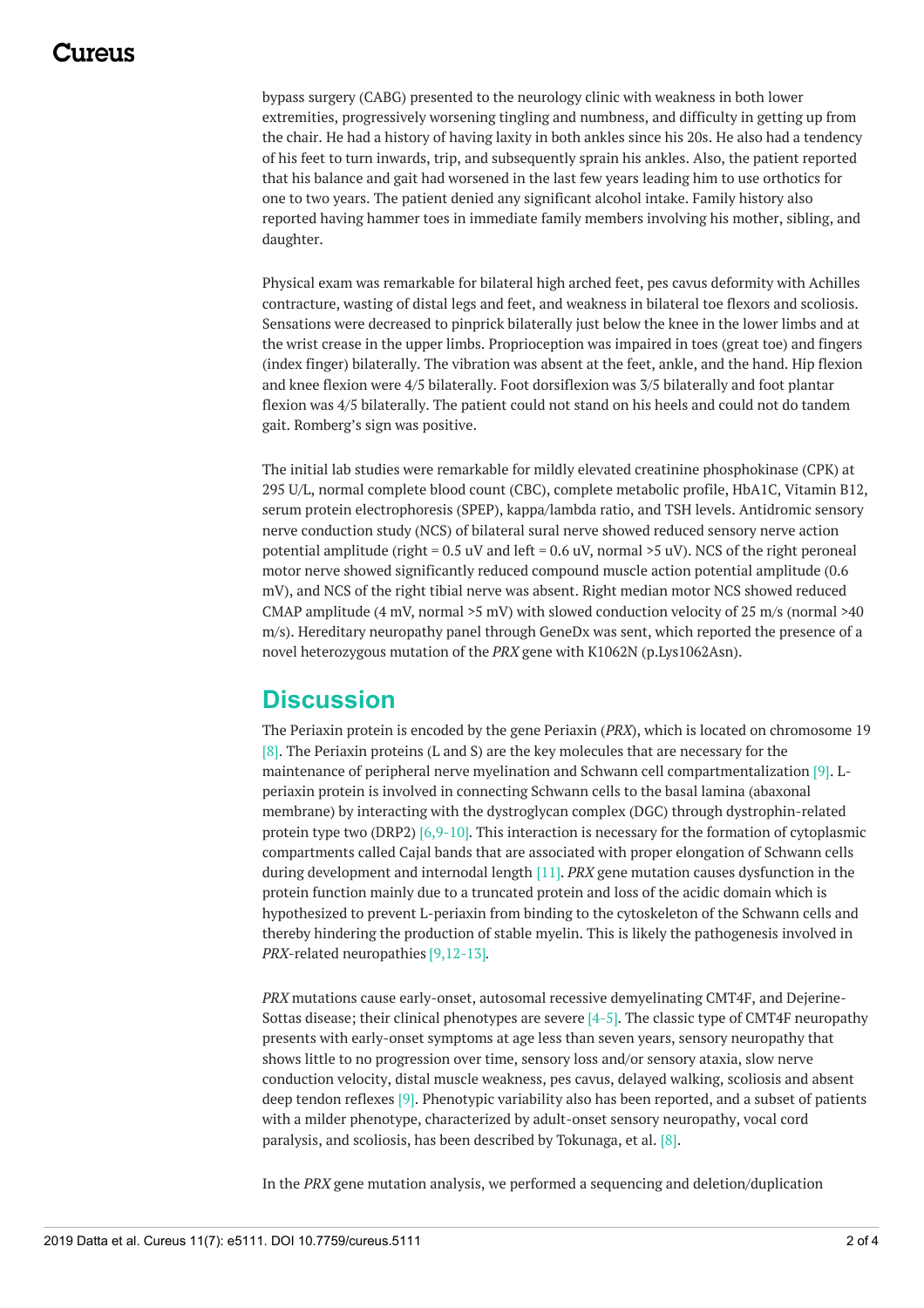analysis of 53 genes included in this panel. The results were coding DNA c.3186 G >T, semiconservative amino acid substitution lysine 1062 Asparagine (K1062N) variant. The novel K1062N mutation is a type of nonsynonymous substitution with semi-conservative amino acid replacement. This substitution that may have an impact on the secondary structure of the protein, as these residues differ in some properties suggesting that it might be a part of an important functional domain in *PRX*. More research is needed to clarify which gene mutation is the most common in adult-onset CMT disease.

Our investigation, in this case, will help in affirming the importance of the specific proteins in peripheral nerve function and also describing the clinicopathological results of their dysfunction.

### **Conclusions**

CMT4F is an autosomal recessive demyelinating motor sensory neuropathy involving a mutation in the *PRX* gene. The severe phenotype is characterized by childhood onset of slowly progressing weakness in the distal muscles associated with atrophy. It also presents with pes cavus and hammertoe deformities, while we have described herein the milder phenotype case of CMT4F that presents in adulthood. Further research is needed to have a better understanding of the *PRX* gene mutation and its phenotypes.

## **Additional Information**

#### **Disclosures**

**Human subjects:** Consent was obtained by all participants in this study. University of Missouri issued approval N/A. Case reports are not "research" by definition; there is no requirement for the IRB to approve a HIPAA waiver or review/acknowledge the HIPAA authorization. The case report request above has been acknowledged. . **Conflicts of interest:** In compliance with the ICMJE uniform disclosure form, all authors declare the following: **Payment/services info:** All authors have declared that no financial support was received from any organization for the submitted work. **Financial relationships:** All authors have declared that they have no financial relationships at present or within the previous three years with any organizations that might have an interest in the submitted work. **Other relationships:** All authors have declared that there are no other relationships or activities that could appear to have influenced the submitted work.

#### **References**

- 1. Krajewski KM, Lewis RA, Fuerst DR, et al.: Neurological dysfunction and axonal degeneration in [Charcot-Marie-Tooth](https://dx.doi.org/10.1093/brain/123.7.1516) disease type 1A. Brain. 2000, 123:1516-1527. [10.1093/brain/123.7.1516](https://dx.doi.org/10.1093/brain/123.7.1516)
- 2. Skre H: Genetic and clinical aspects of [Charcot-Marie-Tooth's](https://dx.doi.org/10.1111/j.1399-0004.1974.tb00638.x) disease . Clin Genet. 1974, 6:98- 118. [10.1111/j.1399-0004.1974.tb00638.x](https://dx.doi.org/10.1111/j.1399-0004.1974.tb00638.x)
- 3. Mersiyanova IV, Ismailov SM, Polyakov AV, et al.: Screening for mutations in the peripheral myelin genes PMP22, MPZ and Cx32 (GJB1) in Russian Charcot-Marie-Tooth neuropathy patients. Hum Mutat. 2000, 15:340-347. [10.1002/\(SICI\)1098-1004\(200004\)15:4%3C340::AID-](https://dx.doi.org/10.1002/(SICI)1098-1004(200004)15:4%3C340::AID-HUMU6%3E3.0.CO;2-Y)HUMU6%3E3.0.CO;2-Y
- 4. Guilbot A, Williams A, Ravisé N, et al.: A mutation in periaxin is responsible for CMT4F, an autosomal recessive form of [Charcot-Marie-Tooth](https://dx.doi.org/10.1093/hmg/10.4.415) disease. Hum Mol Genet. 2001, 10:415-421. [10.1093/hmg/10.4.415](https://dx.doi.org/10.1093/hmg/10.4.415)
- 5. Boerkoel CF, Takashima H, Stankiewicz P, et al.: Periaxin mutations cause recessive Dejerine-Sottas neuropathy. Am J Hum Genet. 2001, 68:325-333. [10.1086/318208](https://dx.doi.org/10.1086/318208)
- 6. Scherer SS, Xu YT, Bannerman PG, Sherman DL, Brophy PJ: Periaxin expression in myelinating Schwann cells: modulation by axon-glial interactions and polarized localization during development. Development. 1995, [121:4265-4273.](https://www.ncbi.nlm.nih.gov/pubmed/8575326)